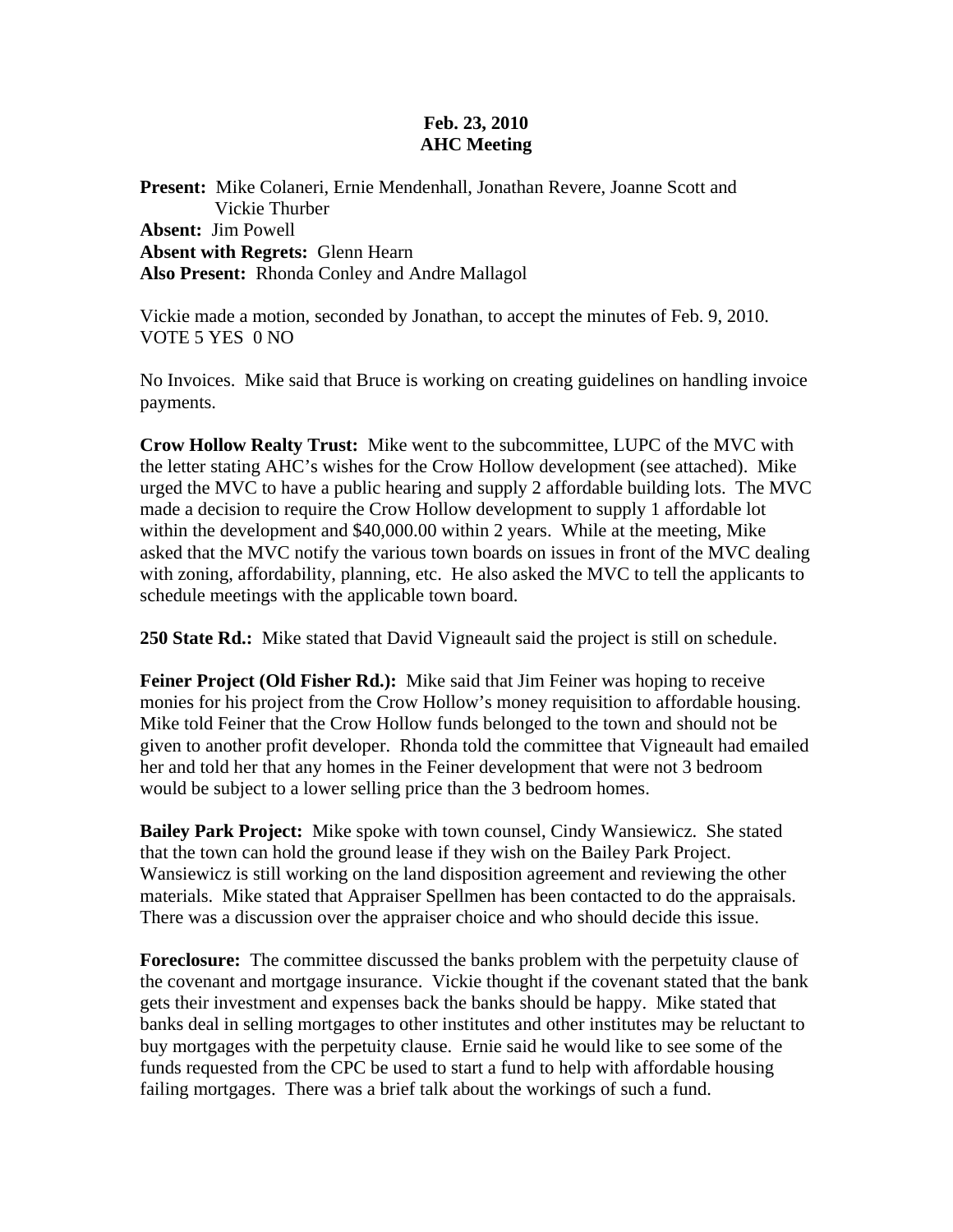**Habitat for Humanity:** Mike received a call from Habitat for Humanity asking to speak to the committee. Andre Mallagol of Habitat addressed the committee on the workings of the organization. His points were as followed

- 1. Habitat holds the mortgages on Habitat built houses.
- 2. There is no interest charge.
- 3. Have never had a default on any houses or kicked anyone out due to lack of payment.
- 4. Income levels for applicants are below 80% of median income with the typical applicant falling in the 60% or below.
- 5. Homes are built with fundraising monies, money donations, donated materials, professional and volunteer donated time and the house recipient sweat equity (350 hours are required).

Mallagol stated that Habitat is interested in applying for the 3 lots in Bailey Park. He stated they would probably partner with IHT. IHT would hold the ground lease as Habitat cannot afford to be burdened with the administrative cost.

**Town Ground Lease:** Jonathan made a point of bringing up the town holding ground leases on the property. Several members believe the attorney should be able to give an estimate of cost involved in creating a ground lease, etc. Town counsel has created these documents before so should have an idea of the cost. Rhonda told the committee that the Trust Fund could go outside town counsel for legal matters. Joanne and Vickie think the time town counsel is taking for the Bailey Park Project is unreasonable and unprofessional. Various committee members do not believe it is a good idea for the town to become involved in holding ground leases. They were not opposed to looking into other towns' ground lease practices. Rhonda was asked to explore other towns' practices and costs involved in creating and handling ground leases.

**Bailey Park RFP:** Rhonda told the committee that as of the end of Nov. 2009 **\$36,606.31** plus the \$45,000.00 of CPC funds has been spent on the Bailey Park Project. Mike led a discussion about having an option to eliminate the money requested in the RFP from respondents. Ernie said that if the income levels were lowered to 80% and below he would not have a problem with a smaller amount. After the discussion, it was decided to lower income levels and price. *Ernie made a motion, seconded by Vickie, to change the median income level for all three houses to 80% or below.*  **VOTE 5 YES 0 NO** 

*Joanne made a motion, seconded by Vickie, to lower the asking price from \$120,000.00 to \$60,000.00. "One dollar shall be paid at signing of the lease, and \$20,000.00 shall be paid to the Town of West Tisbury upon the time of each home's conveyance to the affordable housing recipient.* **VOTE 5 YES 0 NO** 

**Procurement:** Jonathan brought the procure process again. Mike told him that town counsel and selectmen would be handling the procurement issue. Mike told Jonathan to follow up with Jen Rand on the matter. Jonathan stated he would retrieve the information and pass it onto the other committee members for discussion at the next meeting.